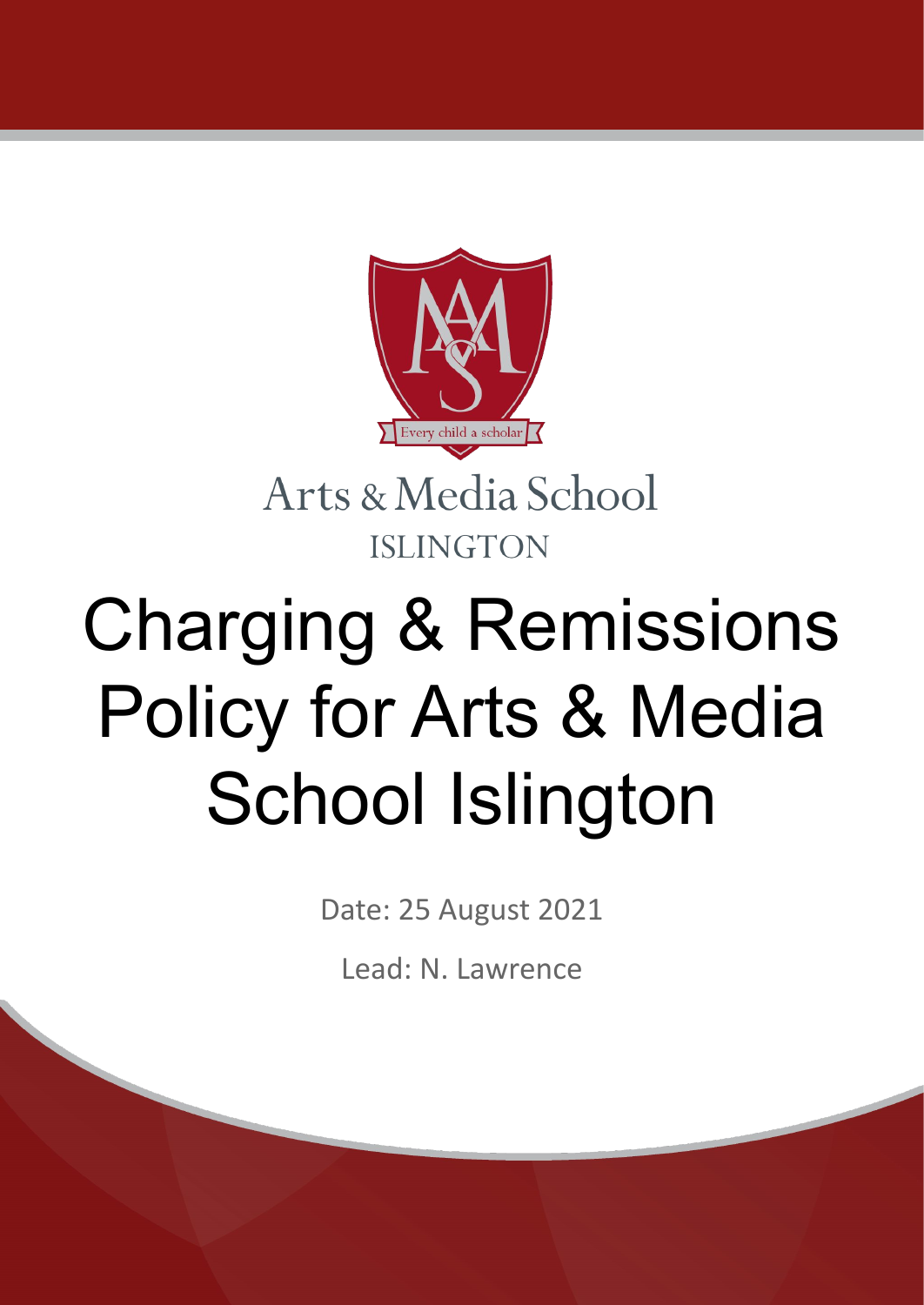

## **CHARGING AND REMISSIONS POLICY FOR**

## **ARTS AND MEDIA SCHOOL ISLINGTON**

**Reviewed August 2021**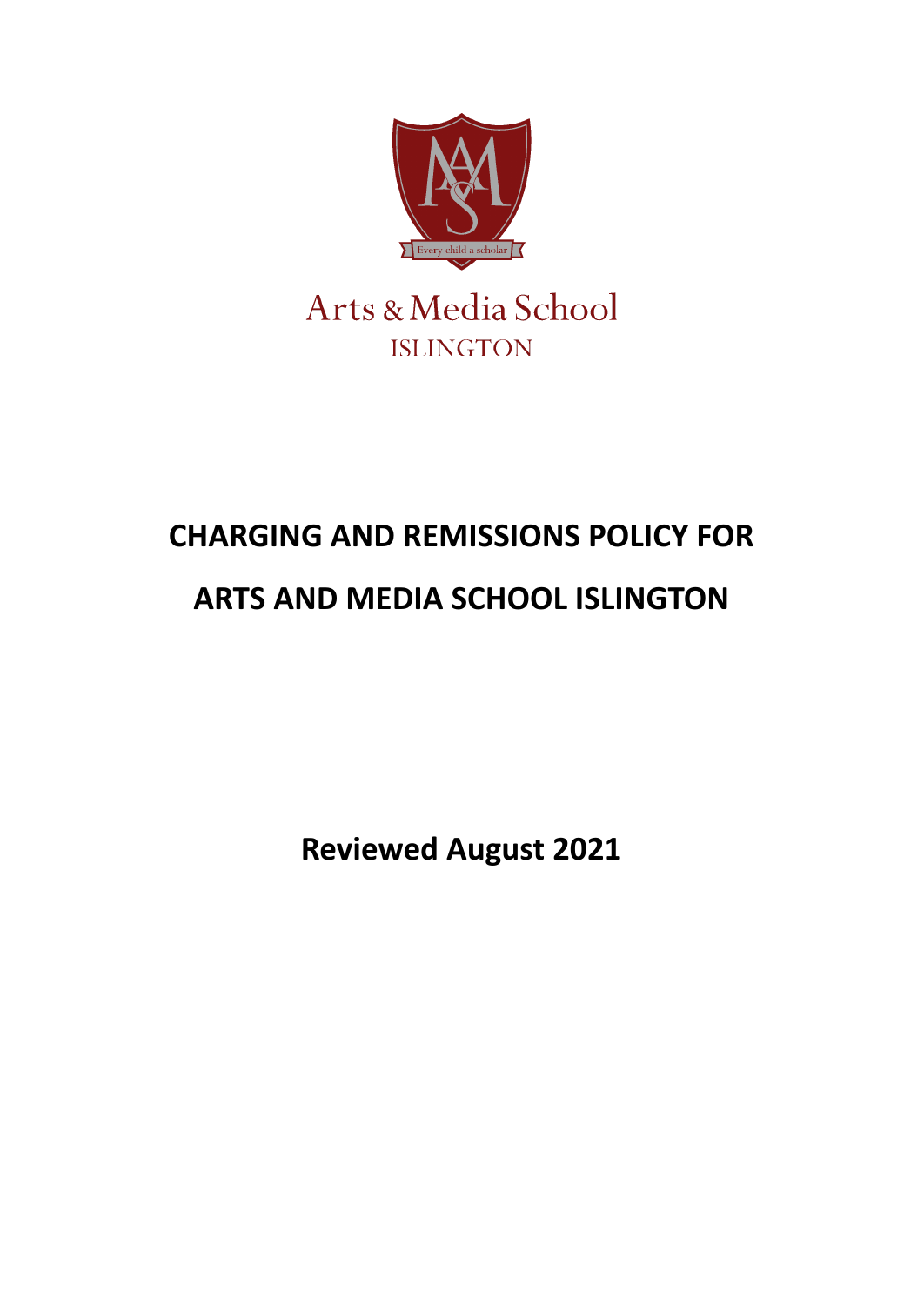## **Introduction**

We all want our pupils to have an equal opportunity to benefit from school activities, both on and off site, within and outside the curriculum, regardless of their family's financial means. This policy sets out our school approach to charging and remissions, and is informed by local authority guidance. In doing this our intention is to ensure transparency in setting charges and ensure all children are able to access all the provision on offer.

This policy does not apply to charges made and determined by other organisations offering activities and services on the school premises.

| $\mathbf{1}$   | Admissions                                                                                                                                                                                        | No charge will be made for admission                                                                                                                                                                                                                                                                                                                                                                                                                                                                                                                                                                                                                                                                                                                                                                  |
|----------------|---------------------------------------------------------------------------------------------------------------------------------------------------------------------------------------------------|-------------------------------------------------------------------------------------------------------------------------------------------------------------------------------------------------------------------------------------------------------------------------------------------------------------------------------------------------------------------------------------------------------------------------------------------------------------------------------------------------------------------------------------------------------------------------------------------------------------------------------------------------------------------------------------------------------------------------------------------------------------------------------------------------------|
| $\overline{2}$ | School meals                                                                                                                                                                                      | Meals will be charged at Caterlink rates unless the                                                                                                                                                                                                                                                                                                                                                                                                                                                                                                                                                                                                                                                                                                                                                   |
|                |                                                                                                                                                                                                   | necessary FSM paperwork has been completed                                                                                                                                                                                                                                                                                                                                                                                                                                                                                                                                                                                                                                                                                                                                                            |
| 3              | <b>Public examinations</b>                                                                                                                                                                        | No charge will be made for the entry fee if the<br>examination is on the set list and the pupil had been<br>prepared at the school.<br>Where supported by school, we will not charge parents<br>for the entry fee if the examination is on the set list, but<br>the pupil was not prepared for at school.<br>Where supported by school, we will not charge parents<br>the entry fee if the examination is not on the set list, but<br>the school has arranged for the pupil to take it.<br>We may charge parents the examination fee if a pupil<br>fails without good reason to complete the requirements<br>of a public examination where the school originally paid<br>the entry fee. This will be decided by the head teacher<br>A maximum of one re-sit will be funded per exam by the<br>school. |
| 4              | Activities for pupils that take<br>place during school hours (school<br>hours are those when school is<br>actually in session and do not<br>include the break in the middle of<br>the school day) | No charge will be made for activities provided during<br>school hours (with the exception of music tuition $-$ see<br>Section 8).<br>No charge will be made for transport during school<br>hour's e.g. to swimming<br>A charge will be made to cover the cost of ingredients<br>or materials where parents/guardians have confirmed<br>in advance that they wish to own the finished product.<br>A small charge is made for materials used in cooking<br>during Food technology if the pupil has not brought the<br>required ingredients.                                                                                                                                                                                                                                                             |
| 5              | Activities for pupils that take<br>place outside school hours<br>(non-residential)                                                                                                                | No charge will be made for an activity that takes place<br>outside school hours when it is:<br>A necessary part of the curriculum<br>a)<br>b)<br>Part of a syllabus for a prescribed public<br>examination that the pupil is being prepared for at the<br>school<br>Part of the school's basic curriculum for religious<br>$\mathsf{C}$<br>education<br>Optional extras                                                                                                                                                                                                                                                                                                                                                                                                                               |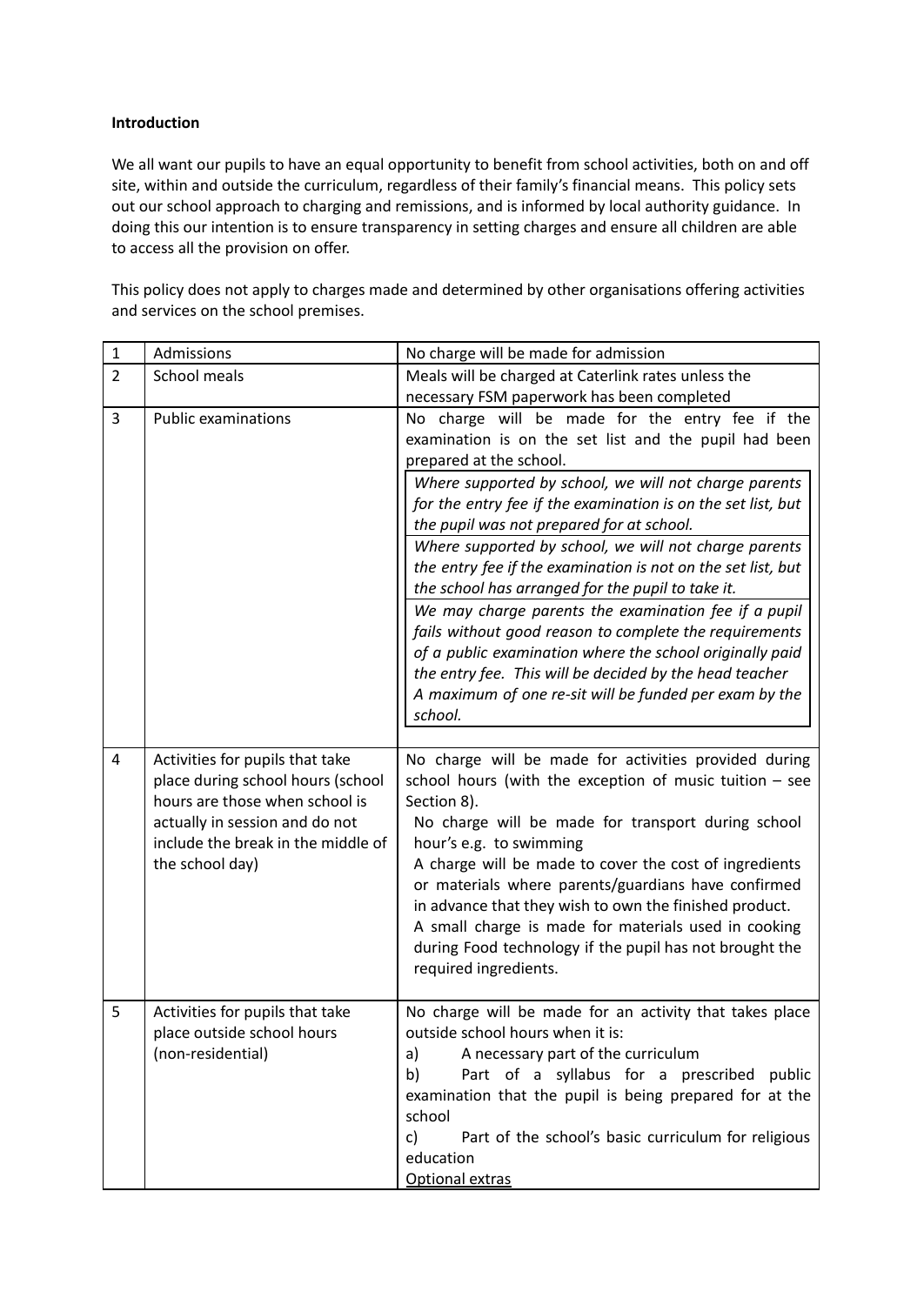|                |                                                                                                      | We may charge for some other activities that take place<br>outside school hours. The Headteacher will decide which<br>activities we make a charge for. The levels of charge<br>(including any remissions) will be set annually on the<br>recommendation of the Headteacher and the finance<br>committee.<br>Where we make a charge, the total collected will not                                                                                                                              |
|----------------|------------------------------------------------------------------------------------------------------|-----------------------------------------------------------------------------------------------------------------------------------------------------------------------------------------------------------------------------------------------------------------------------------------------------------------------------------------------------------------------------------------------------------------------------------------------------------------------------------------------|
|                |                                                                                                      | exceed the cost of providing the activity and no parent will<br>be asked to subsidise the cost to other pupils by paying<br>more than an amount equal to the total cost of the<br>activity divided by the number of pupils participating.                                                                                                                                                                                                                                                     |
|                |                                                                                                      | Costs we can legally recover are as follows:<br>Teaching staff engaged under contracts for<br>a)<br>services purely to provide an optional extra, this includes<br>supply teachers engaged specifically to provide the<br>optional extra<br>Non-teaching staff<br>b)<br>c)<br>Any materials, books, instruments or equipment<br>provided in connection with the optional extra<br>d)<br>Transport to an activity outside school hours                                                         |
| 6              | Activities that take place partly<br>during school hours either on or<br>off site (non-residential). | Where the majority of time spent on a non-residential<br>activity is within school hours, we must treat the activity<br>as if it is fully within school hours, and will apply the same<br>criteria to charging as set out in section 4.<br>If the majority of the time spent on a non-residential<br>activity is outside school hours, we must treat the<br>activity as if it happens fully outside school hours, and<br>will apply the same criteria to charging as set out in<br>section 5. |
| $\overline{7}$ | Residentials                                                                                         | <b>Board and lodging</b><br>We will charge pupils an amount up to the full cost of<br>board and lodging on a residential, whether it is classified<br>as taking place within or outside school hours EXCEPT<br>where pupils are legally entitled to remission. In such<br>cases no charge will be made for board and lodging.                                                                                                                                                                 |
|                |                                                                                                      | <b>Travel</b><br>If the residential is classified as being within school hours,<br>no charge will be made for travel costs (legal<br>requirement), although a voluntary contribution may be<br>sought.<br>Where the residential is classified as being outside school<br>hours, a charge will be made for travel to cover the unit<br>cost per pupil other than those entitled to remissions (but<br>no paying pupil will be required to subsidise the cost of<br>non-paying pupils).         |